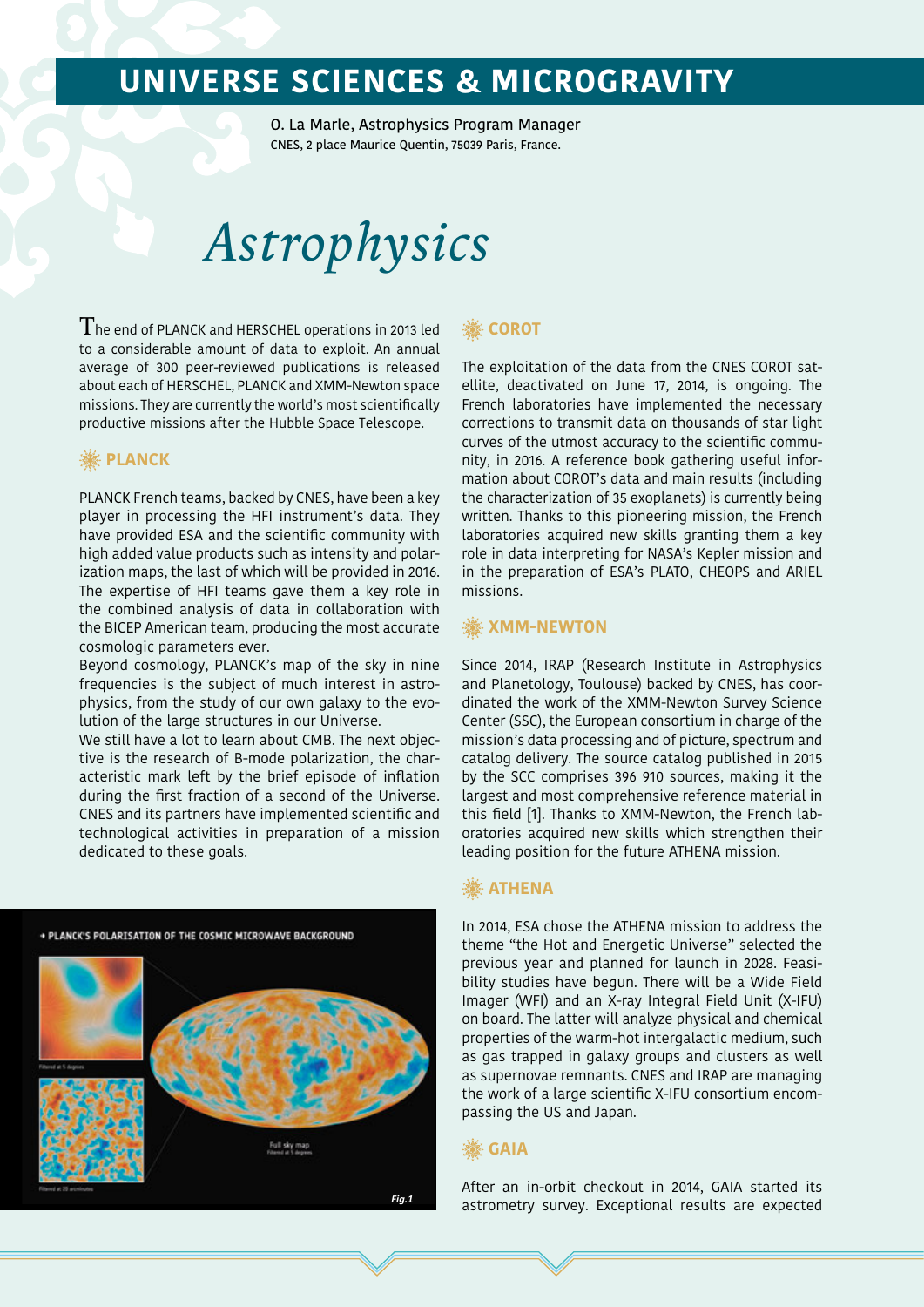### *Astrophysics*





**Fig. 1:** The colors in the map represent temperature differences in CMB radiations compared with their average value. Cool blue regions and hotter red regions illustrate the variations of matter density in the early Universe. Direction and intensity are imprinted on the polarization of the CMB, showing on the temperature map that matter moves from low-density regions to higher-density regions. These structures can be observed at various scales in the sky. © ESA – PLANCK Collaboration

**Fig. 2:** Athena and the X-Ifu instrument. In the center, the cryostat cools the detectors down to 50 mK. © CNES and the Athena X-IFU collaboration

**Fig. 3:** Pilot flying in the stratosphere. The baffle in the foreground protects the telescope (1 m diameter). © CNES

from this ESA Cornerstone mission. The sensitivity of its two telescopes is so high that the mission will probe our galaxy deeper than expected. The European scientists of the Data Processing and Analysis Consortium (DPAC) have started to work on the considerable amount of data. CNES data processing center (DPCC) is gathering momentum with the gradual implementation of the processing software programs provided by the DPAC laboratories. The first GAIA catalog will be published in 2016.

### **. WEBB TELESCOPE**

The James Webb Space Telescope is undergoing integration and test efforts in the US. The Mid-Infrared Instrument (MIRI), to which CNES, the CEA and the CNRS contribute, ran several key tests, such as in a thermal vacuum chamber, inside the Integrated Science Instrument Module (ISIM), that holds Webb's four scientific instruments. The MIRI testing results show that the instrument is performing extremely well. The focus is now on data processing preparation and observation planning. The JWST is scheduled for launch in October 2018 on an Ariane 5 rocket on a trajectory toward the second Lagrange point (L2).

### **▒ SVOM**

In August 2014, CNES and the Chinese National Space Agency made a cooperation agreement for the SVOM mission. SVOM will be launched at the end of 2021 to detect gamma-ray bursts (GRB), especially the distant ones, coming from the Universe's first billion years. These mysterious high-energy phenomena constitute powerful beacons for their progenitor's local environment. The most distant of them are key to literally observe the early Universe, a period of time that is



still out of the reach of our most powerful telescopes. We believe that GRBs are the result of neutron star coalescence or of the collapse of massive stars, which also produce gravitational waves. While gravitational waves have recently been directly detected for the first time ever, the complementarity between SVOM and ground-based gravitational wave detectors is extremely promising.

In the past two years, two balloons-borne astronomical experiments have performed maiden flights.

### **EUSO-BALLOON**

In August 2014, after a launch by CNES from the Stratospheric Balloon Base in Timmins, Ontario, the EUSO-BALLOON telescope has performed a ten-hour flight to test the concept for detection of high-energy cosmic-ray-induced air showers and to measure the ultraviolet radiations from the Earth. EUSO-BALLOON is a demonstrator for a potentially forthcoming largescale space mission. A second flight will be carried out possibly in 2017 in cooperation with NASA.

### **, ※ PILOT**

On September 20, 2015, the one-ton PILOT telescope was sent aloft from Timmins for a twenty hour maiden flight, 40 km into the sky. The data collected will provide an accurate map of polarized emission from dust clouds in our galaxy.

### **▒EUCLID**

The EUCLID astronomy mission passed the Preliminary Design Review. It approved the satellite design and the ground segment which comply with highly ambitious requirements. EUCLID can now start building the test and flight models. CNES and its CNRS and CEA partners coordinate a 1 300-member scientific consortium - a historic high for an astronomical mission - which is in charge of instrument development and data processing.

#### **REFERENCES**

[1] Rosen, S.R., et al., (2015), The XMM-Newton serendipitous survey. VII. The third XMM-Newton serendipitous source catalogue, accepted in A&A.



13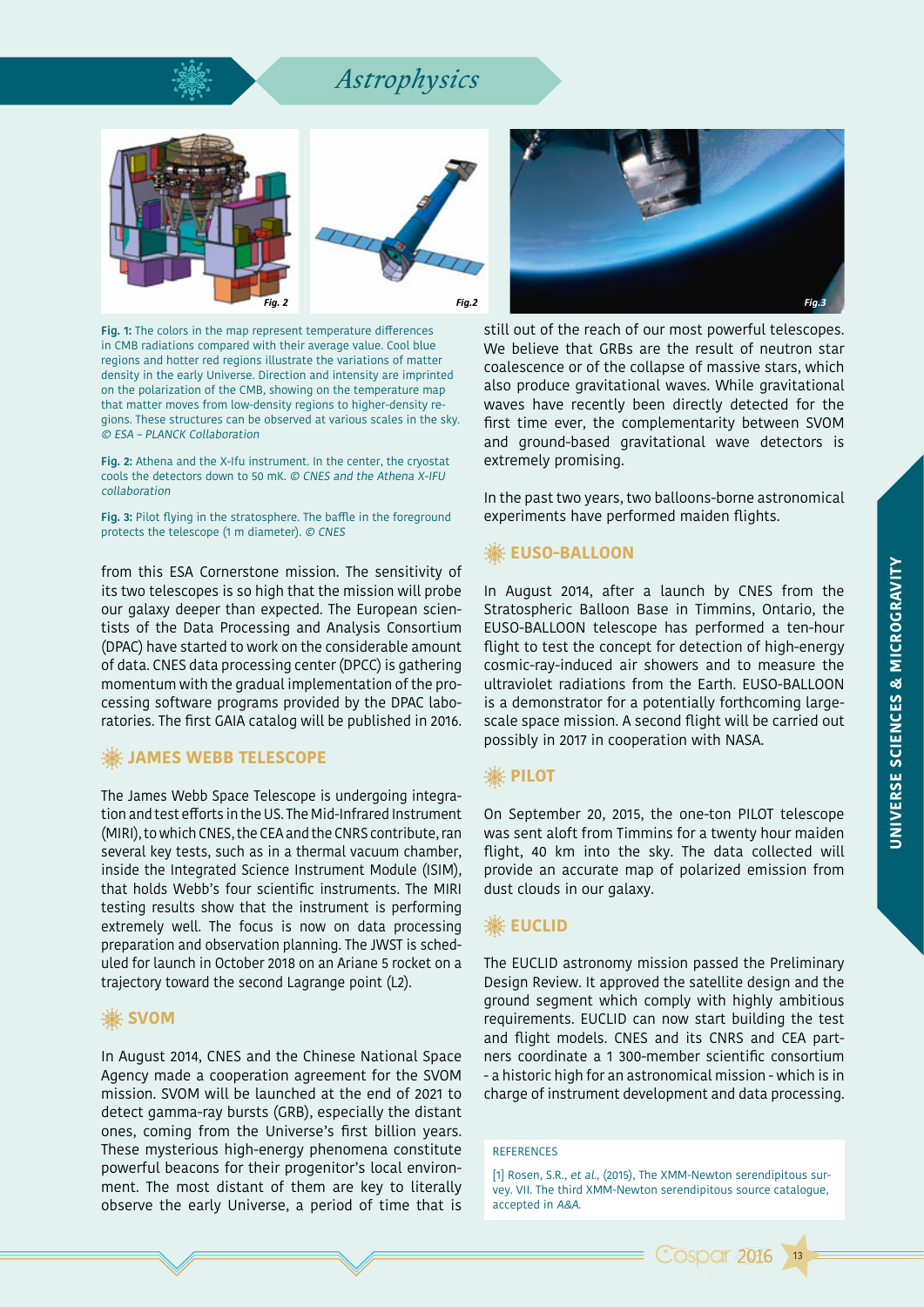O. La Marle, Astrophysics Program Manager CNES, 2 place Maurice Quentin, 75039 Paris, France.

*Astrophysics*

PLANCK and HERSCHEL on the track of proto-clusters

Galaxies such as ours are usually not randomly scattered in the modern Universe: they make up clusters of hundreds and even thousands of galaxies. Studies based on satellite data from PLANCK and HERSCHEL have partially lifted the veil on how these huge and diverse structures originated from a highly homogeneous infant Universe.

According to current models, the tiny density fluctuations found in dark matter distribution shortly after the Big Bang were amplified and led to dark matter halos of young star-forming galaxies. This theory argues that when the Universe was only two to three billion years old (13.8 today), young galaxies started to group into clusters, hence the term "proto-cluster".

The theory also suggests that many of these galaxies, made up of gas and dust, were then at the peak of their star-forming activity – hundreds of times more intense than the Milky Way today. They emitted bright visible and ultraviolet radiations which their interstellar dust would absorb and re-emit in the far-infrared domain.

This infrared radiation, stretched to millimeter wavelength ranges during its travel through the expanding Universe, should reach us today in a frequency band of several hundred GHz, which is exactly the frequency range covered by PLANCK's High Frequency Instrument.

### **※234 BRIGHT SOURCES**

Researchers identified among PLANCK's data 234 especially luminous sources which may be distant protoclusters. However, neither PLANCK's spectral range nor its image resolution is enough to draw conclusions: sources may have other origins, such as a remote starburst galaxy amplified by a closer massive object (another galaxy or a cluster) because of gravitational lensing.

Although ESA's HERSCHEL satellite was not built to survey the entire sky as its cousin PLANCK, its image resolution is higher. Before the end of its mission in 2013, it scanned each of the 234 sources. In most cases, its SPIRE instrument revealed a high number of infra-red emission galaxies in dense clusters.

"We were immediately shocked by the large fluxes or angular concentrations of these galaxies. Finding so many intensively star forming galaxies in such small groups was a huge surprise. We think this is a missing piece of cosmological structure formation: intensely star-forming groups of galaxies at high redshift, which are the precursors of today's largest galaxy clusters" said Pr. Hervé Dole (IAS, Orsay) who led the analysis conducted as part of the PLANCK collaboration which involves CNES-backed laboratories in France, Europe and the US.

Ludovic Montier (IRAP, Toulouse), in charge of PLANCK's high-redshift (i.e., remote) source catalog, explained: "we are preparing a comprehensive catalog on proto-cluster candidates, for which we may identify additional objects."

And more is yet to come. Not only did HERSCHEL confirm that most of the bright sources detected by PLANCK were proto-clusters, it also detected high-redshift "lensed" galaxies, meaning that they are amplified by massive objects in the foreground. They are usually extremely hard to analyze because of their apparent lack of luminosity, but gravitational lensing is such a powerful tool that we will be able to study these remote galaxies detected by PLANCK and HERSCHEL as if they were close to us!

Although other data from HERSCHEL or other laboratories had led to believe that similar candidates existed, they were only few of them, and they were too far off to be analyzed. PLANCK's discovery is a goldmine. Astrophysicists will compare their model of galaxy and cluster formation and evolution to this catalog. Cosmologists had waited for this type of data to test their hypotheses on dark matter distribution in the Universe, and its evolution since distant times to this day in our expanding Universe. Lastly, French scientists and CNES play a key role in EUCLID, ESA's upcoming mission dedicated to dark energy.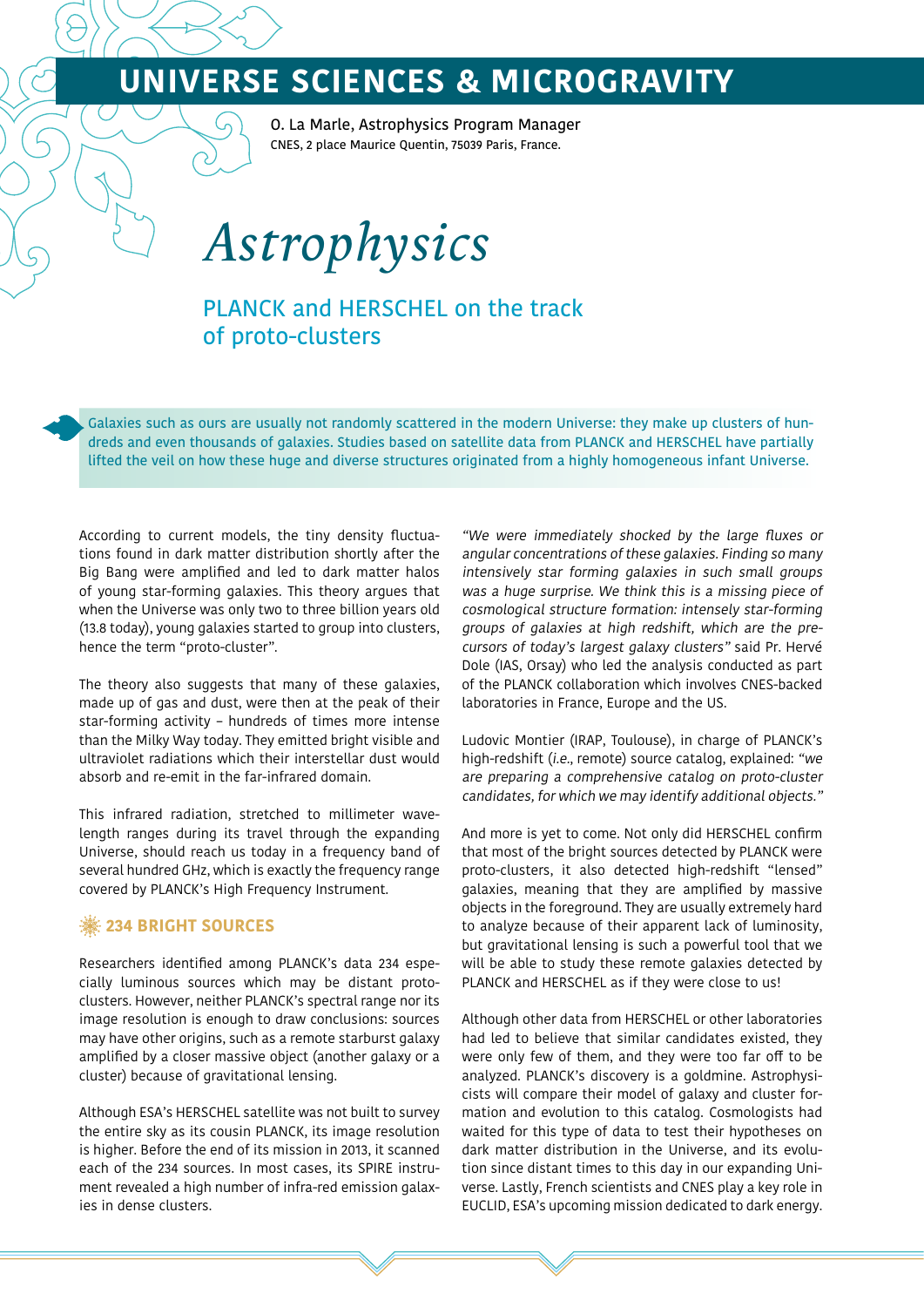### *Astrophysics* SCIENTIFIC









#### **REFERENCES**

PLANCK Collaboration, Aghanim, N., et al. (2015), Intermediate results. XXVII. High-redshift infrared galaxy overdensity candidates and lensed sources discovered by PLANCK and confirmed by HERSCHEL-SPIRE, Astronomy and Astrophysics, **582,** A30

the dramatic heart of a large and dense cosmic cloud known as Mon R2. This cloud lies some 2 700 light-years away and is studded with hot, newly-formed stars. Packed into the bright center of this region are several hot "bubbles" of ionized hydrogen, associated with newborn stars situated nearby. Here, gas heated to a temperature of 10 000 °C quickly expands outwards, inflating and enlarging over time. Herschel has explored the bubbles in Mon R2, finding them to have grown over the course of 100000 to 350000 years. This process forms bubble-like cavities that lie within the larger Mon R2 cloud. These are known as HII regions and Mon R2 hosts four of them, clustered together in the central blue-white haze of bright light — one at the very center, two stretching out like butterfly wings to the top left and bottom right, and another sitting just above the center. Each is associated with a different hot and luminous B-type star. These stars can be many times the mass of the Sun and usually appear with a blue hue due to their high temperature. © ESA/Herschel/PACS/SPIRE/HOBYS Key Programme consortium

**Fig. 1:** A picture of a proto-cluster candidate. The white contours show the emitting area detected by Planck. In the background is a false-color image of this region captured by Herschel. The galaxy concentration scanned by Planck is visible to the naked eye. Galaxy density, outlined in yellow, confirms this observation. © Dole, Guéry, Planck Collab., IAS, CNES, Univ. Paris sud, CNRS

**Fig. 2:** The interstellar medium fills the "empty" space between the stars in our galaxy. It is a mix of molecular clouds, cold and warm gases, regions of electrically charged hydrogen, and more. Molecular clouds are the densest part of the interstellar medium, holding most of its mass in the form of hydrogen gas. ESA's Herschel space observatory has revealed that many are built around filaments, with dense threads snaking throughout each cloud. These filaments potentially transport material, and, when massive enough, are known to form new stars. This Herschel image shows the Serpens Core, the heart of a giant molecular cloud. The Core is the bright clump towards the upper right, with a more diffuse secondary cluster, named Ser G3-G6, shown at the bottom right. Also visible as a faint yellow glow towards the upper left of the frame is a region known as LDN 583 that shines brightly in the far infrared. © ESA/Herschel/PACS/SPIRE/V. Roccatagliata (U. München, Germany)

**Fig. 3:** Fierce flashes of light ripple through delicate tendrils of gas in this new image, from ESA's Herschel space observatory, which shows

**Cospar 2016** 

15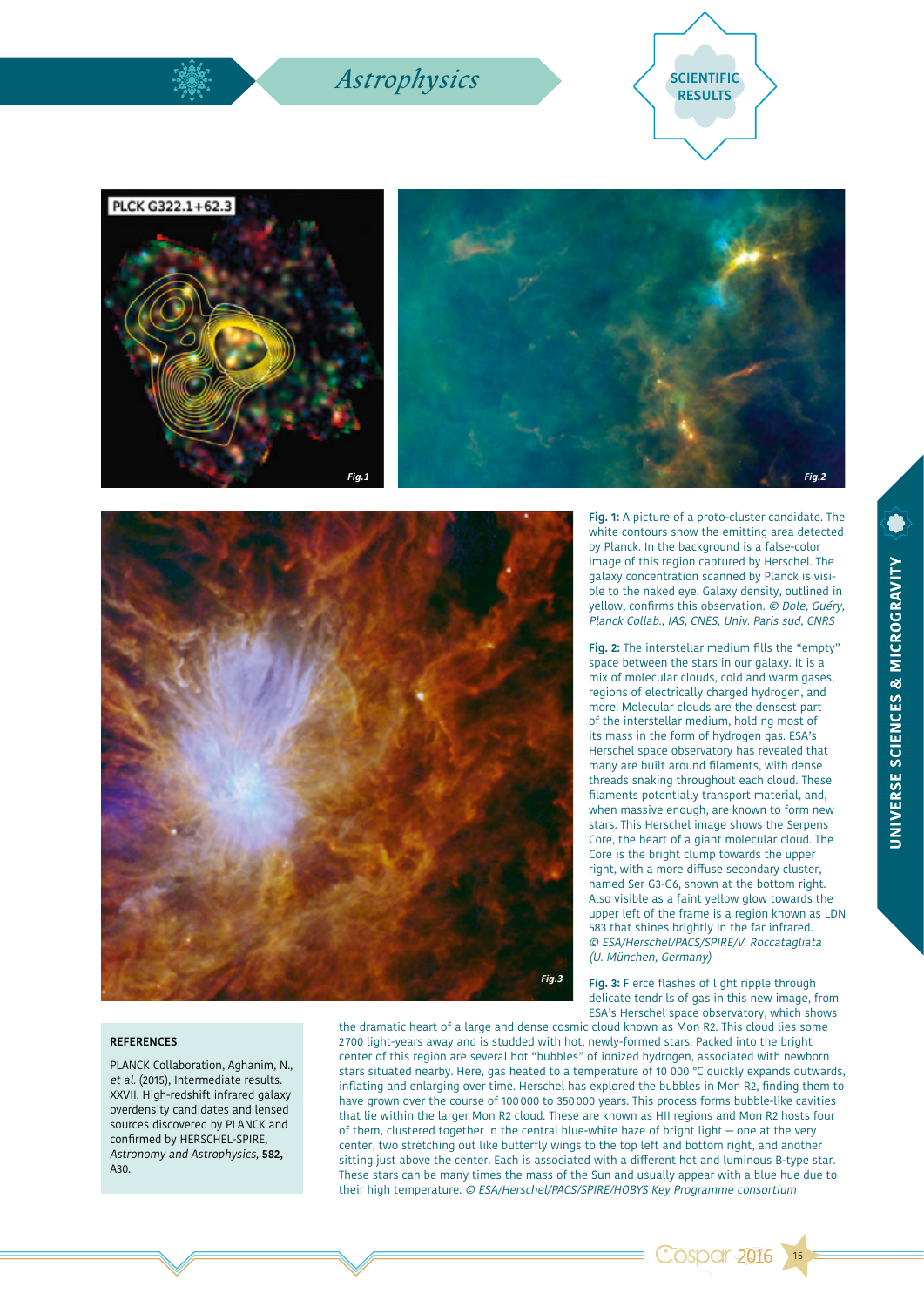O. La Marle, Astrophysics Program Manager CNES, 2 place Maurice Quentin, 75039 Paris, France.

# *Astrophysics*

### PLANCK takes a look at our Galaxy's magnetism

The images released by the PLANCK Collaboration give us access to the structure of our Galaxy's magnetic field, a key actor in the life cycle of interstellar matter. In our Galaxy, interstellar space is not empty. It contains gas and tiny dust grains – the material from which new stars and their planets are formed throughout the Galaxy. Interstellar dust emits radiation at the wavelengths probed by PLANCK. Interstellar space, just like the earth or the sun, is pervaded by a magnetic field. The latter tends to align the grains, which polarizes their radiation. For the first time, PLANCK measured this polarization over the whole sky to provide the 353 GHz polarization map.

The discovery of our Galaxy's magnetism is linked to cosmic rays. They are accelerated by supernovae and, without the magnetic field, would escape from the Galaxy almost at the speed of light. These particles are retained by the magnetic field, which is in turn controlled by interstellar matter. Matter, magnetic field and cosmic rays interact with one another, constituting a dynamic system. Although the key role of the magnetic field in this trio has long been known, there is little data available to study it. Astrophysicists have long sought to understand how gravity overcomes the magnetic field to trigger star formation.

PLANCK released two new sky polarization maps: one of the synchrotron radiation of cosmic rays electrons and the other of dust emission (Fig. 1 next page). The data reveal the structure of the Galactic magnetic field in unprecedented detail. The polarization of both the synchrotron emission and dust emission indicates the direction of the magnetic field.

The small-scale analysis of this map provides a rich harvest of data. To characterize the structure of the magnetic field more accurately, maps of the dispersion in the magnetic field orientation have been built: at each point, the standard deviation of the field directions around this point is calculated in a 0.5-degree radius approximately. The dispersion reflects local magnetic field homogeneity: it is close to 0 in homogeneous regions and increases in inhomogeneous regions.

Figure 2 shows the superposition of the dispersion map and of the apparent magnetic field orientation map in the Polaris Flare region. In most studied areas, one can observe that the dispersion map is very structured in a complex network of filaments that mostly separate areas where the direction of the apparent magnetic field is, on the contrary, very homogeneous.

In addition, the fraction of dust radiation polarization drops in these filaments, while it can reach high values where the magnetic field is regular.

The analysis of these maps has only just begun. Magnetohydrodynamic simulations as well as observations with a better angular resolution by the PILOT balloon are expected to provide new insights into the origin of this peculiar structure of the magnetic field.

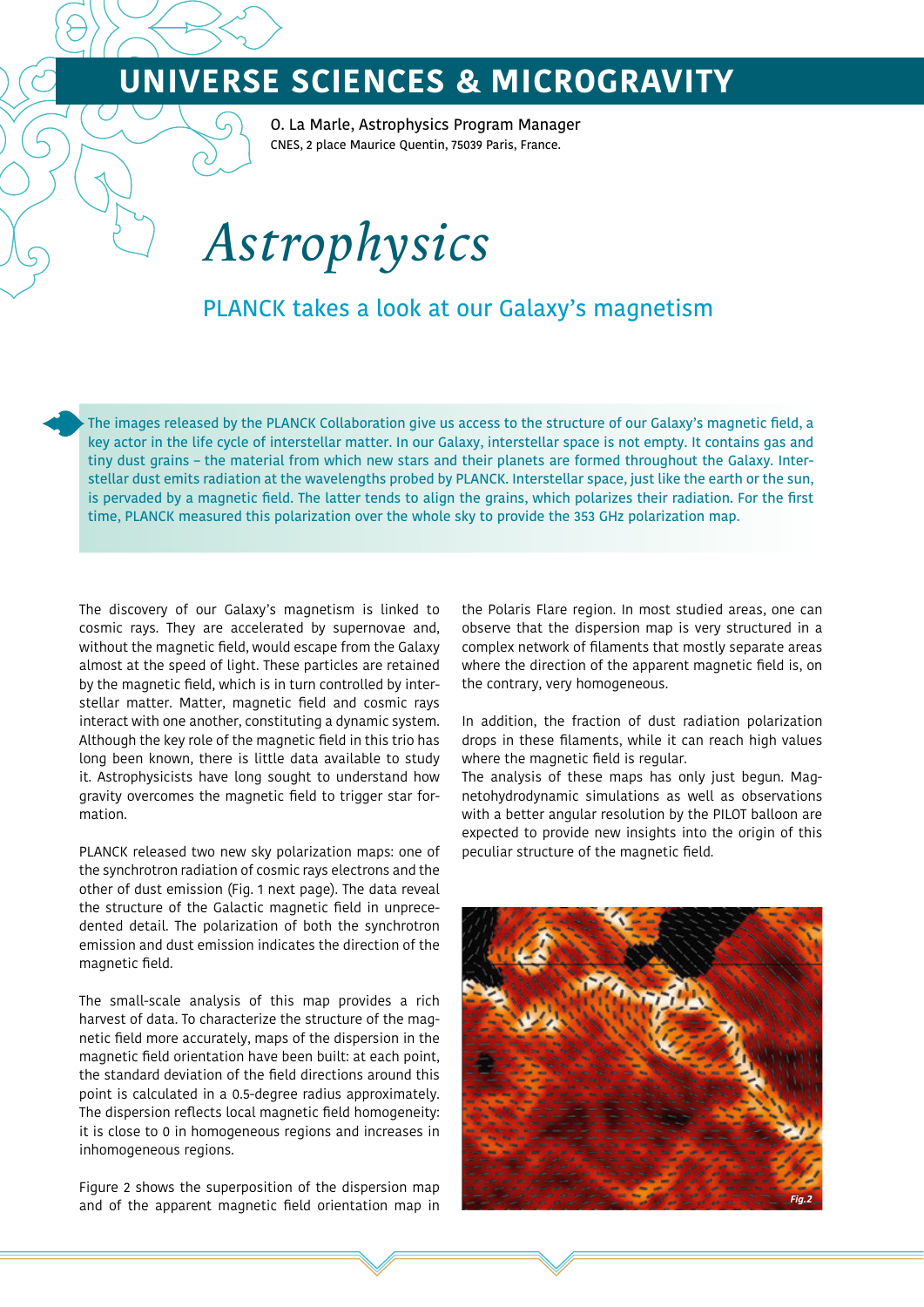

**Fig. 1:** Two-dimensional map of the sky. Colors represent the intensity of the emission while embossed texture reflects its polarization. The orientation of the global magnetic field is shown in regions where the texture is smooth. Data are more difficult to interpret in regions where it is irregular, associated with changes in the direction of the magnetic field. © ESA/Planck Collaboration/M.-A. Miville-Deschênes, CNRS – Institut d'Astrophysique Spatiale, Université Paris-Sud, Orsay, France

**Fig. 2:** Superposition of the apparent magnetic field orientation (dashes) to its localized dispersion, which constitutes a network of filaments in which radical changes in the orientation of the magnetic field occur. (Planck collaboration (2015), A&A, 576, A104)

17

Cospar 2016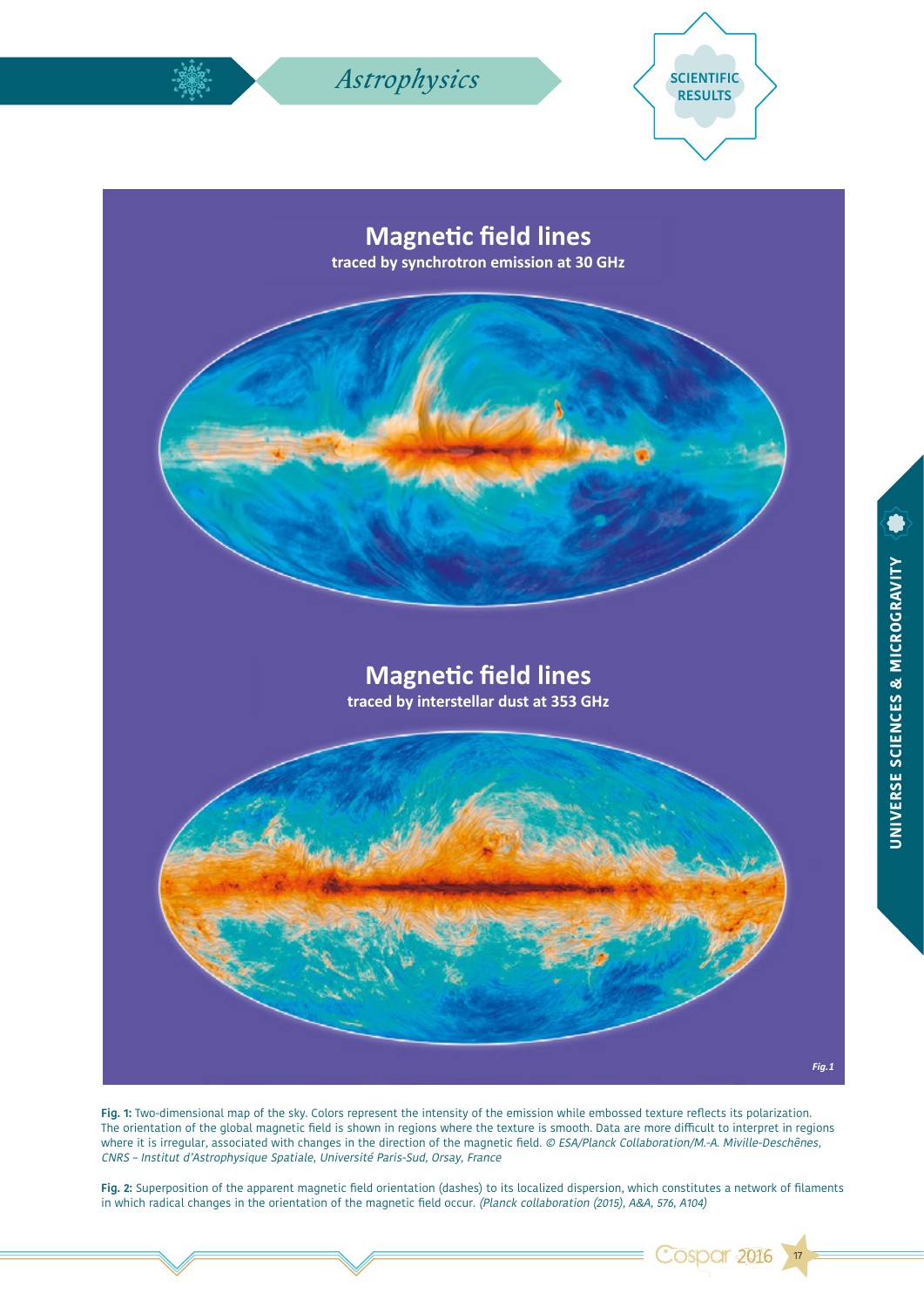O. La Marle, Astrophysics Program Manager CNES, 2 place Maurice Quentin, 75039 Paris, France.

# *Astrophysics*

PLANCK & BICEP2/KECK collaboration: an upper limit on the intensity of primordial gravitational waves

By pooling their data, the PLANCK and BICEP2/KECK collaborations have shown that the detection of primordial gravitational waves through the observation of the cosmic microwave background (CMB) polarization has not yet occurred. They have also set a robust upper limit on their amplitude and confirmed PLANCK's previous cosmological model.

This result is the outcome of a scientific drama which held breathless cosmologists and enthusiasts alike. The signal, reported in March 2014 by the BICEP2 team, is not related to the first instants of the Big Bang. It results from the combination of the Galactic signal and of gravitational distortions of the CMB during its propagation down to us. The CMB is a remnant radiation of the Big Bang from the distant past of the Universe, 13.8 billion years ago. Since its discovery, 50 years ago, cosmologists have thoroughly studied it in order to understand the origin and contents of the cosmos. In the last years, ESA's PLANCK satellite has measured it with an unprecedented accuracy.

The CMB is a snapshot of the Universe, 380 000 years after the Big Bang. Cosmologists use it to go back further in time, from 380 000 years to the period where the tiny fluctuations originated from, less than one second after the Big Bang. It was a phase of exponential expansion during a tiny fraction of a second called inflation during which gravitational waves were created. They spread across the Universe and distort its space-time frame. Although they are reaching us every day, they are far beyond the reach of our gravitational wave detectors. But they should have left a signature in the CMB: a specific pattern in the polarization of the radiation. These so-called B-modes of polarization lie at the heart of the research conducted by the PLANCK and BICEP2 collaborations.

### *※* **March 2014 - detection by BICEP2**

In March 2014, after several years of observation, the BICEP2 team, whose telescope is located at the South Pole, published a widely publicized result: it announced the detection of a B-mode polarized signal in a region of the sky believed to be only weakly contaminated by the foreground radiation of our Galaxy. The signal was initially interpreted as a very likely proof of the existence of primordial gravitational waves.

### **September 2014 – PLANCK analyzes the galactic contribution**

In September 2014, the PLANCK collaboration demonstrated that the amplitude of the polarized emission of galactic dust is at least as strong, on the entire sky, as the signal measured by BICEP2. Therefore, there are no entirely clean windows on the sky to search for primordial gravitational waves. Still, this statistical result left an uncertainty as to the nature of the signal measured by BICEP2. Was it possible to demonstrate that at least part of the signal may have been of cosmological origin?

### **January 2015 – the collaboration PLANCK & BICEP2/KECK bears fruits**

PLANCK and BICEP2 teamed up to answer this question. At the heart of their collaboration were the map of the Galactic signal produced by PLANCK and that of the signal measured by BICEP2, complemented by new observations obtained since March 2014 thanks to the Keck Array, also at the South Pole. The comparison of the three datasets demonstrated that the galactic contribution was dominant at the angular scales where the primordial gravitational wave signal was expected.

After retrieving the galactic emission, a B-mode polarization pattern in the CMB is still detected, but it corresponds to the gravitational lens due to the distribution of matter along the path of photons down to us. This signal differs from that of primordial gravitational waves in its distribution across angular scales. Note that this direct detection, which provides information on matter distribution in the Universe, is not the first detection of this effect, but it is by far the most accurate to this day.

After eliminating the galactic signal and the contribution of the lensing effect, it appears that the data do not allow